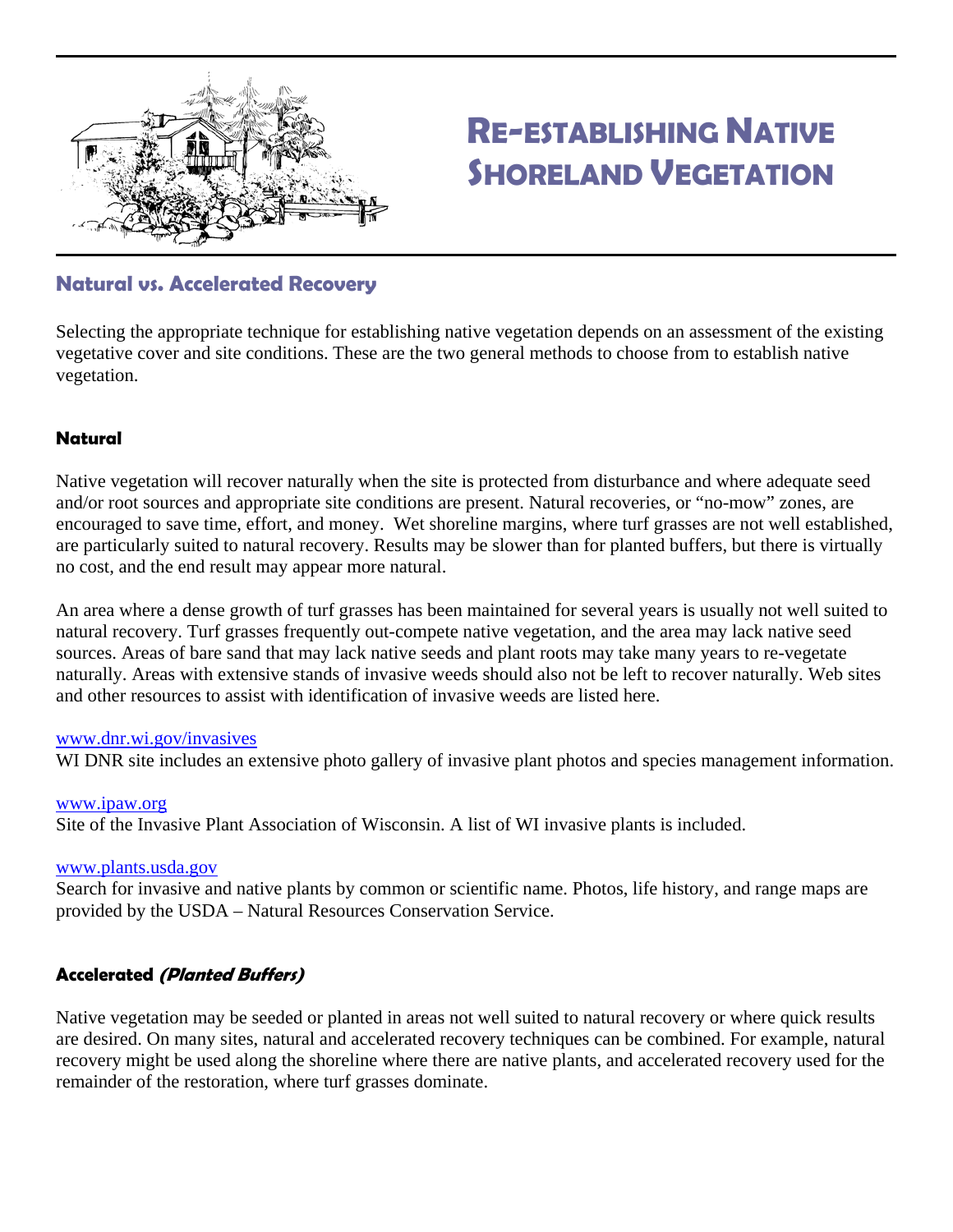# **Addressing Concerns**

You are likely to have a variety of questions and concerns about restoring a shoreline buffer. Some of the more common questions and their answers are listed here.

#### *How will the restoration affect my view?*

Restoration plantings can be arranged to frame rather than block desirable views.

#### *Will the mosquitoes increase?*

Mosquitoes increase with added standing water, not increased vegetation.

#### *How soon can I expect results?*

The time it takes to see results varies with soil moisture, nutrients, and sunlight. Planting seedlings rather than seeding an area generally speeds up results. Seedlings can start to bloom in the second year, sometimes even the first year if planted early enough. Similarly, planting larger trees and shrubs results in a more finished project sooner.

Other questions can be addressed by consulting with a professional for your shoreline restoration design. A list of appropriate consultants and landscapers is available from the Lower Long Lake Protection & Rehabilitation District's website: *[www.lllprd.com](http://www.lllprd.com/).*

#### **Runoff Control**

Runoff should be maintained in sheet flow (not channels) to the greatest extent possible and directed to areas where it can soak into the ground. Pay special attention to how water will run after the buffer is created. The desired end result is for runoff water to filter through rather than run around the buffer zone. A low berm placed above the viewing corridor opening can direct water flow through the buffer.

Runoff from impervious surfaces (driveways, roofs, patios, etc.) and rain gutter downspouts should be directed to maximize infiltration. Rain gardens are an option for infiltration. They are sunken areas planted with flowers and grasses designed to soak in runoff water. This practice is explained in the UW–Extension booklet, *[Rain](http://learningstore.uwex.edu/pdf/GWQ037.pdf)  [Gardens: A how-to manual for homeowners.](http://learningstore.uwex.edu/pdf/GWQ037.pdf)*

#### **Cost of Buffer Installation**

Costs for planting a shoreline buffer vary greatly. Establishing no-mow zones to encourage native plant growth in all or part of the buffer greatly reduces costs. Seeding groundcovers is generally cheaper than planting seedlings, but results will take longer and seeds require very frequent watering. Do-it-yourself installation costs have ranged from nothing for establishing no-mow zones and transplanting shrubs to over \$1 per square foot. Costs of native plants and planting supplies only can range from \$0.50 to \$0.80 per square foot. Professional landscapers charge more, but using an experienced contractor may result in a more successful project.

#### **Why Choose Native Plants?**

Native plants have evolved for thousands of years with the local soils, climate, and shoreline environment. They provide the essential elements of food, shelter, and space for wildlife and fish species. Stands of native plants also act as an efficient sponge, soaking up rain and snowmelt runoff and maximizing groundwater recharge. Many have deep root systems that will stabilize soil and prevent erosion. There are many beautiful native plants to choose from to enhance the aesthetic value of your property. Once established, they will require little care.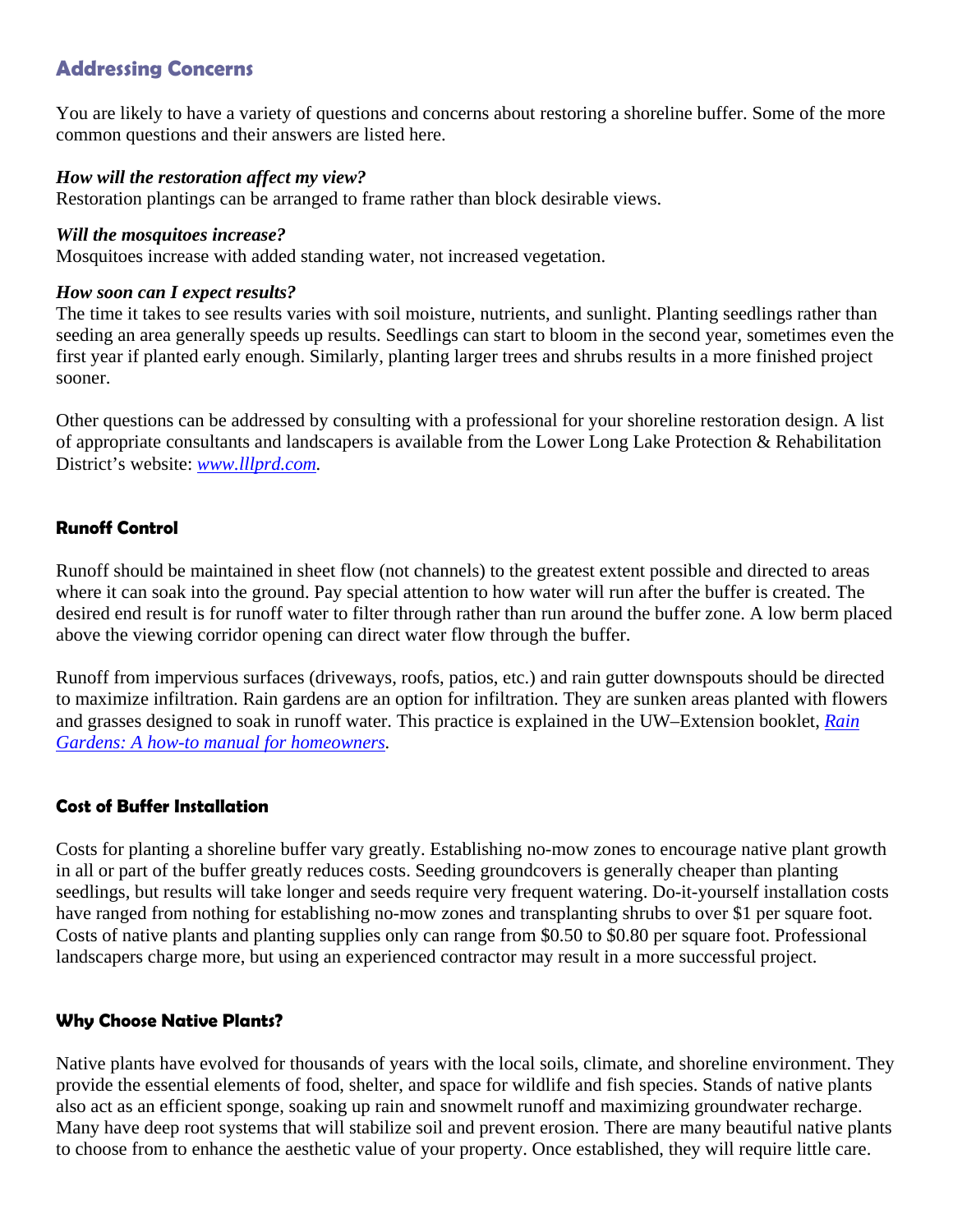## **Site Preparation**

Proper site preparation is one of the most important steps in establishing a native plant landscape. Native plantings can survive on poor, sandy soils and eventually will require little maintenance. However, you might need to lessen the competition on the site by first removing the existing vegetation. Turf grasses can quickly out-compete newly planted native grasses and wildflowers if left in place.

Sometimes removing existing vegetation is not necessary, and it is possible to plant among existing scattered native plants and/or poor grass cover or to leave zone of vegetation intact. The moist zone near the water's edge often consists mostly of native plants because turf grasses are flooded out. Seeds and underground stems may quickly revegetate the area if allowed to grow. Selected native flowers, grasses, and shrubs can usually be planted among existing native vegetation to fill in bare spots or to add color and variety. Stands of invasive plants like reed canary grass or purple loosestrife should be removed from wet areas.

Ask for assistance with a site evaluation if you are unsure if removing existing vegetation will be necessary.

#### **Removing Existing Vegetation**

#### SMOTHERING – USING BLACK PLASTIC

Black plastic spread over vegetation eliminates light and creates heat that kills existing plants. This method is suitable for almost any site. In areas with high exposure to wing, extra care must be taken to anchor the plastic in place. Explain the purpose of the plastic to your neighbors; they might wonder!

- 1. You will need:
	- 3.5 mil or thicker black plastic to cover the area, plus extra to overlap sheets at least 6 inches.
	- 4 inch or long 11 gauge or heavier U-shaped metal staples. (enough to space 1 foot apart where plastic overlaps and at the edges)
	- Heavy objects like logs, cement blocks, boards, or tires to hold the plastic in place.
- 2. Prepare the site by mowing, weed whacking, or trimming vegetation to be removed,
- 3. If the soil is dry, water it thoroughly.
- 4. Lay down the plastic. Get some help and choose a calm day. Overlap the plastic at least 6 inches if using more than one piece. Go around or cut holes for any existing plants you with to preserve.
- 5. Anchor the plastic firmly in place using long U-shaped staples and heavy objects to be sure it stays there. All seams and edges must be firmly anchored to exclude light.
- 6. Leave plastic in place 6-8 weeks during spring or summer. Make certain there is no sign of living vegetation before removing it.
- 7. Remove plastic and plant directly into dead vegetation without tilling.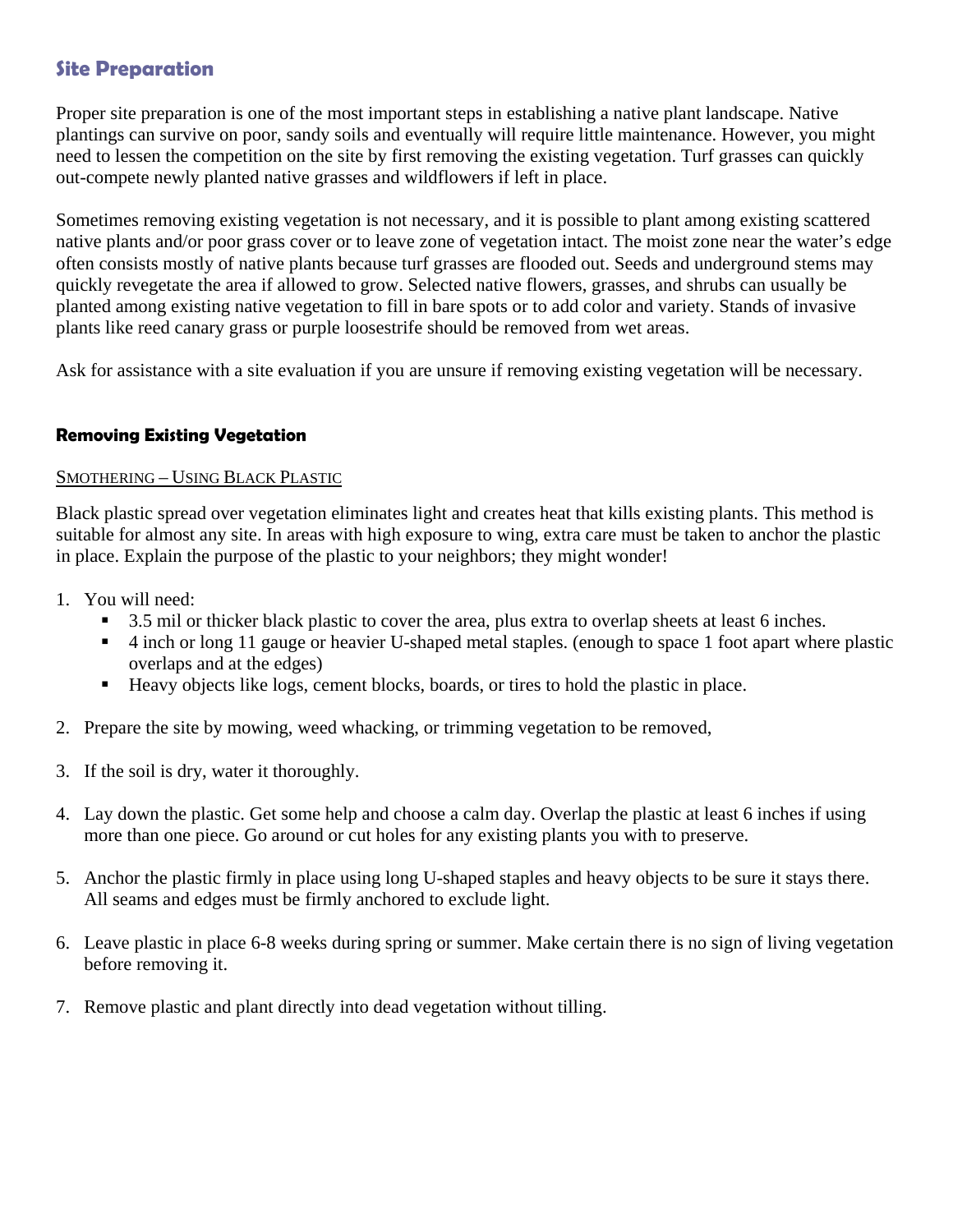#### APPLYING HERBICIDE

Herbicide is a much faster way to remove vegetation, but it must be used carefully and according to label instructions.

- 1. A glyphosate herbicide like RoundUp® is recommended. These herbicides only affect plants directly sprayed, and will break down into harmless substances rapidly. Vegetation must be actively growing for this herbicide to be effective. To encourage growth, mow grass and allow it to regrow several inches.
- 2. When applying an herbicide, shield and spray around existing native plants. Avoid drift of herbicide to water. If herbicide is to be applied in or over the water, an aquatic glyphosate formulation such as Rodeo® must be used and a permit received from WI Department of Natural Resources.
- 3. Timing of herbicide application is crucial. Do not apply when rain is forecast within the next 24 hours or on a windy day.
- 4. Wait at least 7-10 days before planting native plants. Be certain that vegetation is dead before planting. If turf is still green or yellow-green, a repeated application is recommended.
- 5. Leave dead plant material in place. It will serve as mulch for the new plants by holding moisture, anchoring soil, reducing weed growth, and contributing organic matter to the soil.

#### **Soil Amendments**

In most cases amending the soil is not required to plant native plants as long as they are chosen to match the soil, moisture, and light conditions at the site. Adding black dirt or manure can be detrimental to shoreline plantings. These soil amendments may favor weed growth, and the native plants may grow too quickly and be less sturdy.

Occasionally, soil amendments are necessary. It is wise to have the soil tested if you have any questions concerning its type, pH, or fertility. Contact the county UW-Extension office for a soil test kit. In highly acidic soils (less than 5.5 pH), adding lime may encourage plant growth. Fertilizers may also be required for soils having low nutrients.

Fertilizers may be used where mulches are present because they demand nitrogen as they decompose. Fertilizer should never be broadcast due to the potential for runoff into the lake. Instead, apply a very small amount of organic fertilizer in each planting hole. For a 6-0-6 NPK ratio, use one teaspoon of organic fertilizer per grass or wildflower plant and ¼ cup per shrub or tree. Up to one cup can be added to larger shrub or tree planting holes. An organic rather than a chemical fertilizer will release nutrients more slowly and is less likely to burn plant roots or run off into the lake. Use phosphorus-free or very low phosphorus fertilizer. Phosphorus levels are adequate in most soils, and phosphorus can increase algae growth in the lake. (Phosphorus is the middle number of the three listed on the fertilizer bag.)

### **Preventing Erosion of Exposed Soils**

Bare soils must be stabilized to avoid serious erosion problems. Bare soils may be present because of erosion from runoff, bank instability, heavy use, or construction activities. Eliminate or minimize the cause of the bare soil and then stabilize the area following the guidelines below. Any bare sand or dirt should be planted with seeds and/or seedlings and mulched. Additional stabilization methods are necessary on sloped areas.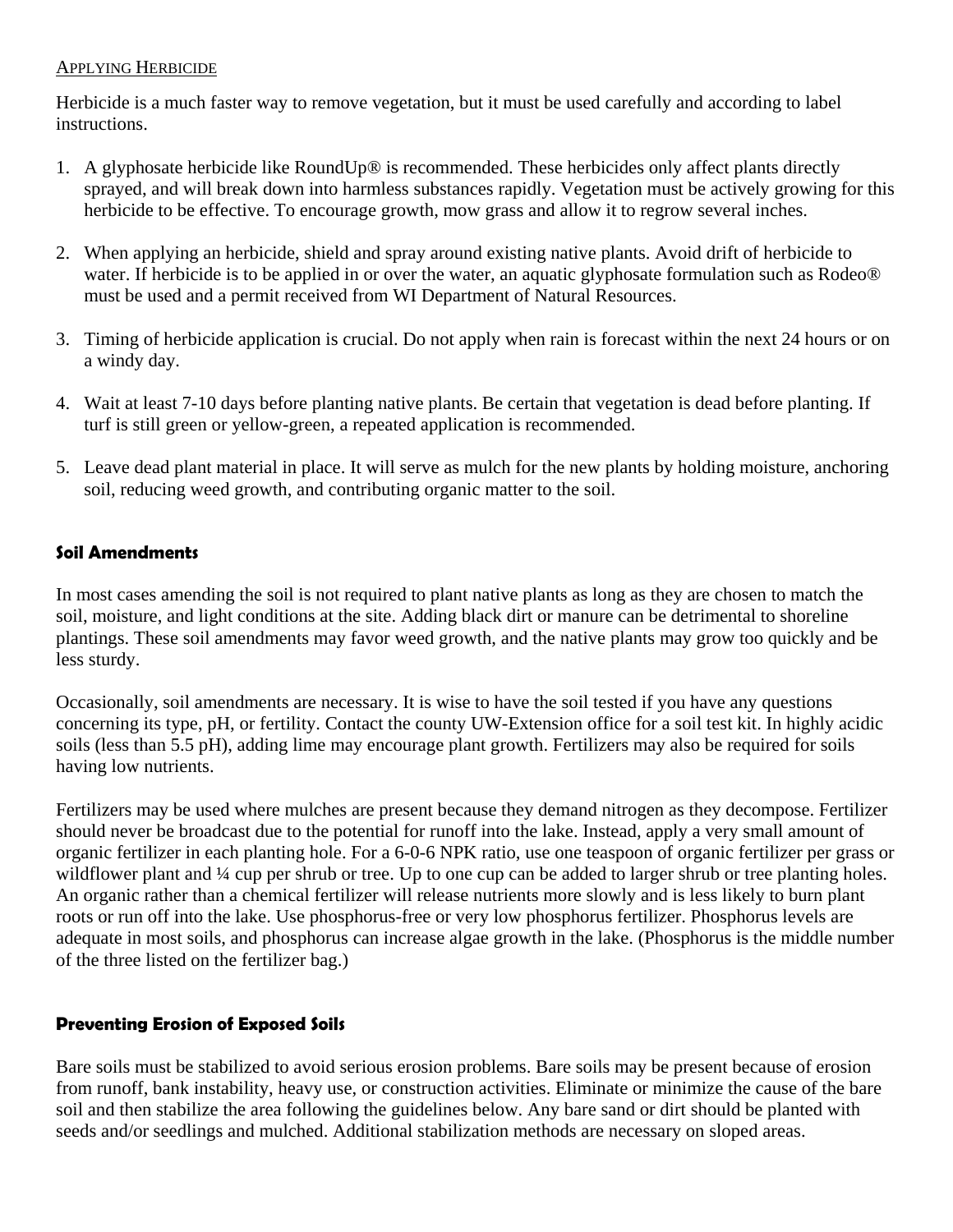| All Sites:      | Seed or plant permanent vegetation and mulch                                       |
|-----------------|------------------------------------------------------------------------------------|
| After Sept. 15  | Temporary seeding of annual rye.<br>Permanent seeding for next growing season      |
| $Slopes > 12\%$ | Companion seeding of oats, annual rye, or Canada wild rye                          |
| $Slopes > 20\%$ | Companion seeding of oats, annual rye, or Canada wild rye<br>Mulch, net, and plant |

SEEDING RATES PER 1,000 SQ. FT.

| Annual Rye (after August 1): | $0.5 - 1$ lb. |
|------------------------------|---------------|
| Oats (until August 1):       | $0.5 - 1$ lb. |
| Canada Wild Rye:             | $1 \Omega$    |

#### NETTING INSTRUCTIONS

- 1. Divert channelized water from above (such as from a rain gutter downspout) to an infiltration area to help minimize erosion so vegetation can be established.
- 2. Bring in small amounts of topsoil or sand to even the slope where it has eroded. Check with the Chippewa County Zoning Department for potential permits needed before adding fill or topsoil. Filling is regulated in the shoreland area.
- 3. Seed a temporary cover of oats, annual rye, or Canada wild rye. Complete permanent seeding in this step unless seedlings are to be planted in step 6.
- 4. Cover with an excelsior (wood fiber) erosion control mat or mulch and jute or plastic netting. For best stabilization, unroll the mat or netting parallel with the slope. Overlap edges 4-6 inches.
- 5. Stake mat or netting in place using 6 inch or longer 8-guage or heavier wire staples. They should be spaced every 3 feet along the edge and where the net or mat overlaps.
- 6. Plant seedling plugs of native grasses and flowers through the mulch. Choose plants from the appropriate list based on sunlight and soil moisture. Space seedlings 1 foot apart. Use at least 50 percent native grasses on steep slopes. The deep roots will help to stabilize the slope.
- 7. You may need to replace mulches, mats, or nets after periods of prolonged rainfall. Replace them as soon as possible to maintain suitable coverage and prevent erosion until permanent vegetation is established.

Installation of filter fabric, or silt fences, may be necessary to capture sediment below exposed slopes.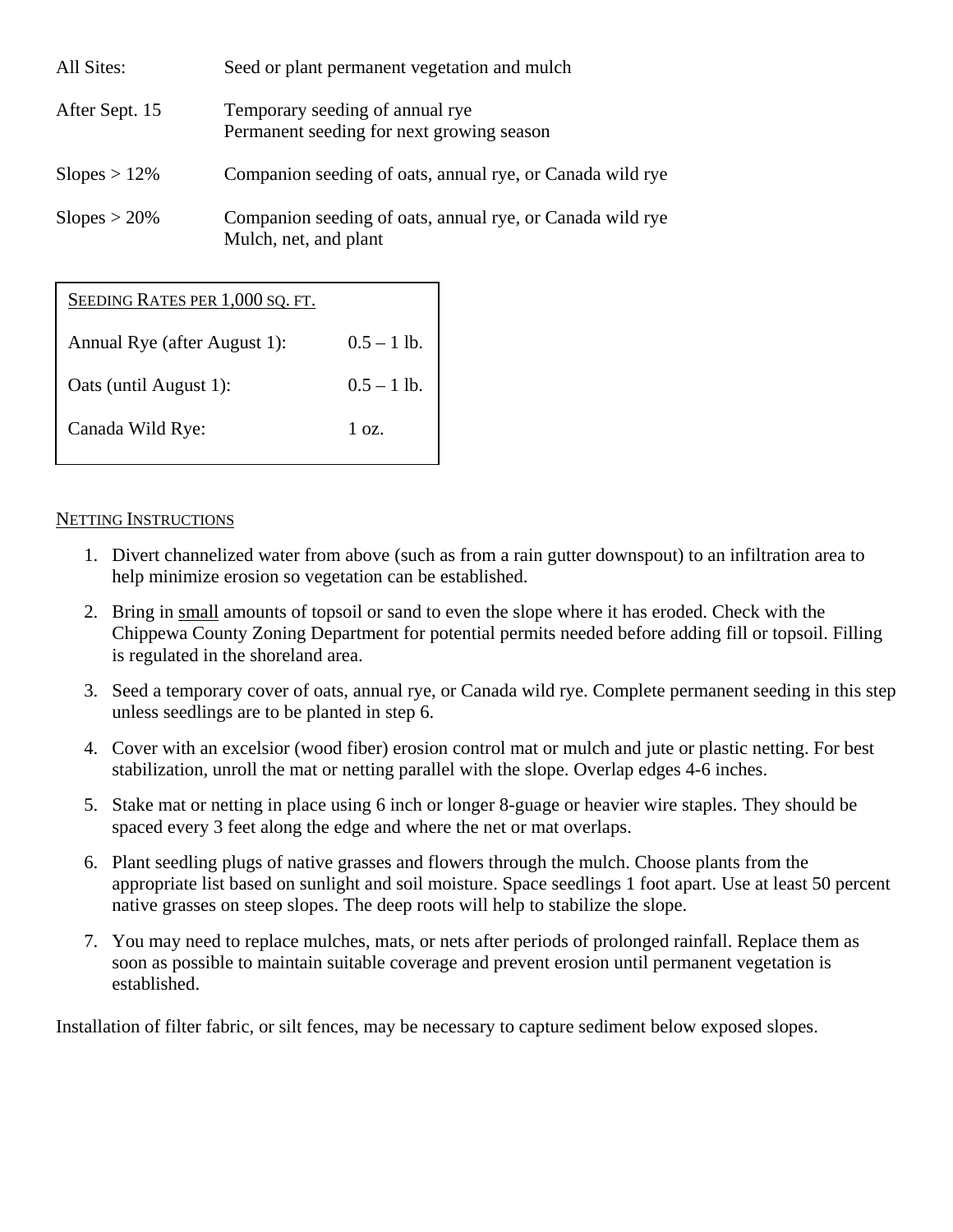# **Steps for Planting Seedlings**

- 1. Assess existing vegetation. It might be possible to plant among existing native vegetation or into a poorly established lawn. If native vegetation dominates or lawn grasses are poor, skip step 2.
- 2. Remove non-native competing vegetation such as turf grasses and invasive weeds through smothering or applying herbicide as described in this publication.
- 3. Plan your planting scheme. Spacing plants 8-12 inches apart is recommended for very sandy soils. Spacing 12-18 inches is adequate for moist soils. You may choose to space further apart in established no-mow areas to which you are adding.
- 4. Lay mulch down prior to planting. Spread 3 inches of straw, leaves, or pine needles to conserve moisture and reduce weed growth. If using oak leaves, chop them up by running over them with a mower or through a leaf shredder. Avoid using field hay because it generally contains weed seeds. Two inches of wood chips can be used in areas with moist, rich soils. Wood chips tend to shed moisture, retard spreading of plants, and use nitrogen as they decay.
- 5. Be ready to water. Watering plant seedlings is critical to their success. Be ready with hoses and sprinklers before you begin to plant.
- 6. Dig holes for plants. This will speed up planting. A bulb planter or 2" bulb auger drill bit attached to an electric drill work well for planting. Make sure the holes for the plants penetrate the dead grass.
- 7. Fertilize. A small amount of organic, phosphorus-free or very low phosphorus fertilizer is recommended for sites with low fertility. The second number on the fertilizer label indicates the percentage of phosphorus. For a 6-0-6 NPK ratio, place a teaspoon in each plant hole. Excess fertilizer will encourage weed growth.
- 8. Place live plants in the ground soon after they are brought to the site. If you must keep them a few days before planting, keep them in an area with partial sun such as on the east side of a building or under a deciduous tree. Do not leave them in a dark area for long periods; this will weaken plants. Water to keep packs moist once or twice a day.
- 9. Plant in the cool hours of the day. Plants will have a greater survival rate if planted on a cool day or during the morning or evening hours. To plant, separate the mulch, dig a hole, sprinkle organic fertilizer (if needed), place the plant plug in the hole, press the soil gently around the plug, and replace the mulch, being careful to keep the mulch ½ inch from plant stems.
- 10. Water. Don't forget this important step to give your plants a good start. Water immediately after planting. Plan to water daily for the first few weeks or until plants are well established. If plants wilt or droop, a repeated watering during the day may be necessary. Once plants are established, water only if prolonged dry periods occur.

Plant at least 30 percent grasses to stabilize the soil and provide and attractive backdrop for flowers. Seedlings can be planted from May 15 until September 15.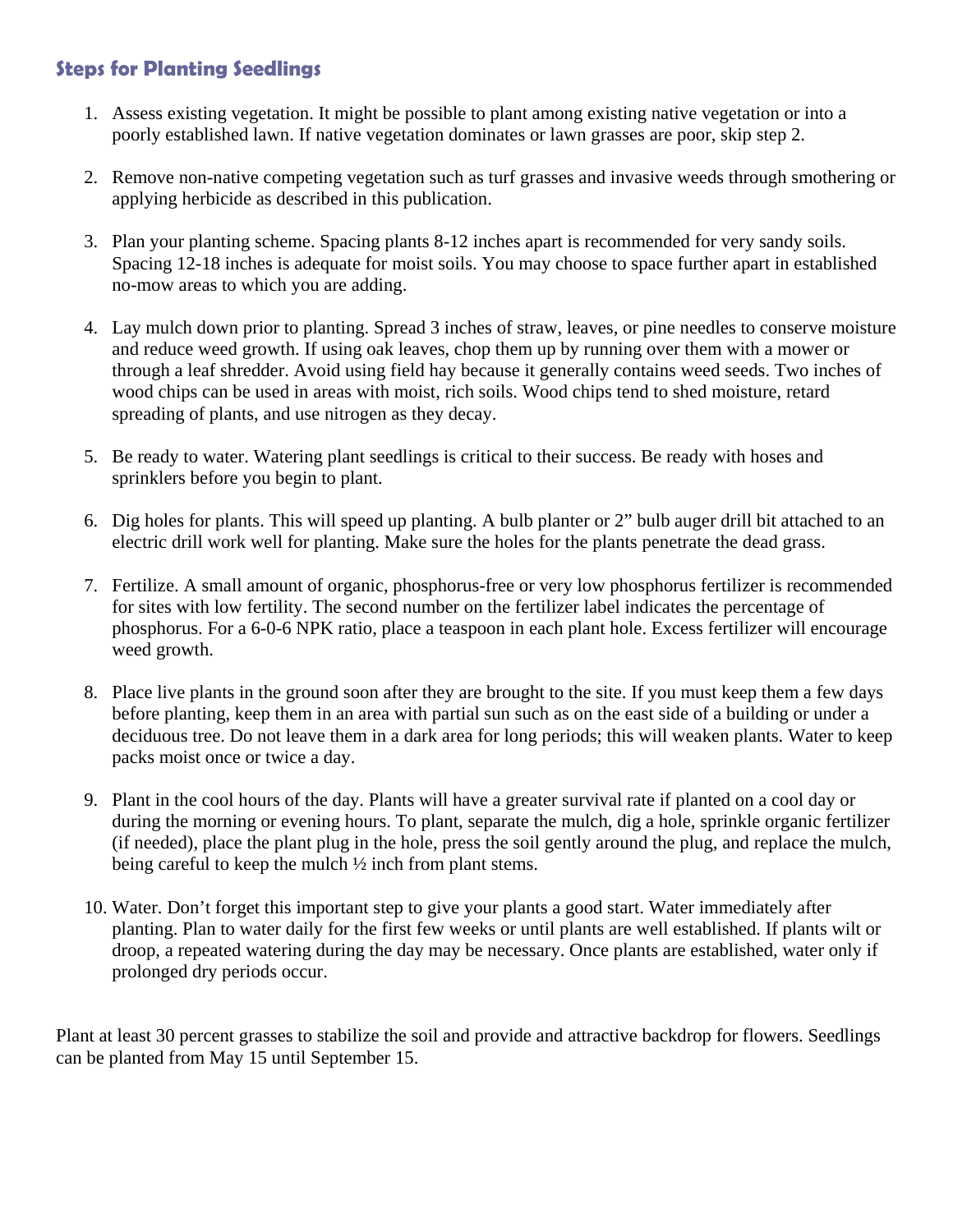# **Shrub and Tree Planting**

- 1. Keep bare-root stock moist and cool before planting. Dormant bare-root shrubs can be ordered in the fall or winter for delivery in the spring. Plant bare-root stock as soon as it arrives. If you must wait to plant, store bare-root stock close to 34 degrees Fahrenheit to avoid breaking dormancy. Keep roots moist be periodically sprinkling with water. Do not soak roots in water because this will deprive them of oxygen.
- 2. Dig the hole deeply enough so that the roots won't curl or bunch up. The trees and shrubs should be planted about one-half inch deeper than they were in the nursery. Paler colored bark and a slight swelling on the stem mark the old soil line.
- 3. Pack soil firmly around the roots. Air pockets left around the roots will dry them out. Pack soil firmly but gently around the roots with your foot.
- 4. Water regularly to keep soil moist but not saturated.
- 5. Mulch a two-foot diameter circle around each plant 2 to 3 inches deep with wood chips, straw, or leaves. This will reduce competition with other plants. Keep this area free of other growth by weed-whacking or hand-pulling weeds for the first couple of years.

Potted shrubs may be planted any time the soil is not frozen.

#### **Transplanting Trees and Shrubs**

It is best to transplant when trees and shrubs are dormant in the early spring or late fall. It might help to identify and label trees and shrubs when leaves are on the plants. Dig up as much of the root as possible. Replace the duff layer of leaves and stems to reduce erosion at the site. Only dig up trees and shrubs if they are part of a large stand or if the seedlings are numerous.

*It is important to know that digging plants from public lands is illegal. You may dig plants from private land if you have permission from the property owner, or the land is your own.* 

# **Steps for Planting Seeds**

- 1. Remove non-native competing vegetation by smothering or applying herbicide as describe in the site preparation section. Rake or till only enough to expose soil for planting seed – no more than 1-2 inches deep.
- 2. Select seed. Use three to eight ounces of seed for every 1,000 square feet. Greater amounts of seed will result in denser growth and better chances for success. Include one ounce of Canada wild rye per 1,000 square feet as a companion seeding or cover crop if desired. This cover crop will germinate readily to indicate areas where seeding is successful and help to hold the soil in place. Canada wild rye is a shortlived native perennial grass.
- 3. Mix seeds with slightly moist sand. Fill an ice cream pail or similar one gallon bucket 2/3 full with moist, but not wet, sand. Add up to 4 ounces of seed and mix well. The seeds will adhere to the sand so they can be spread more evenly.